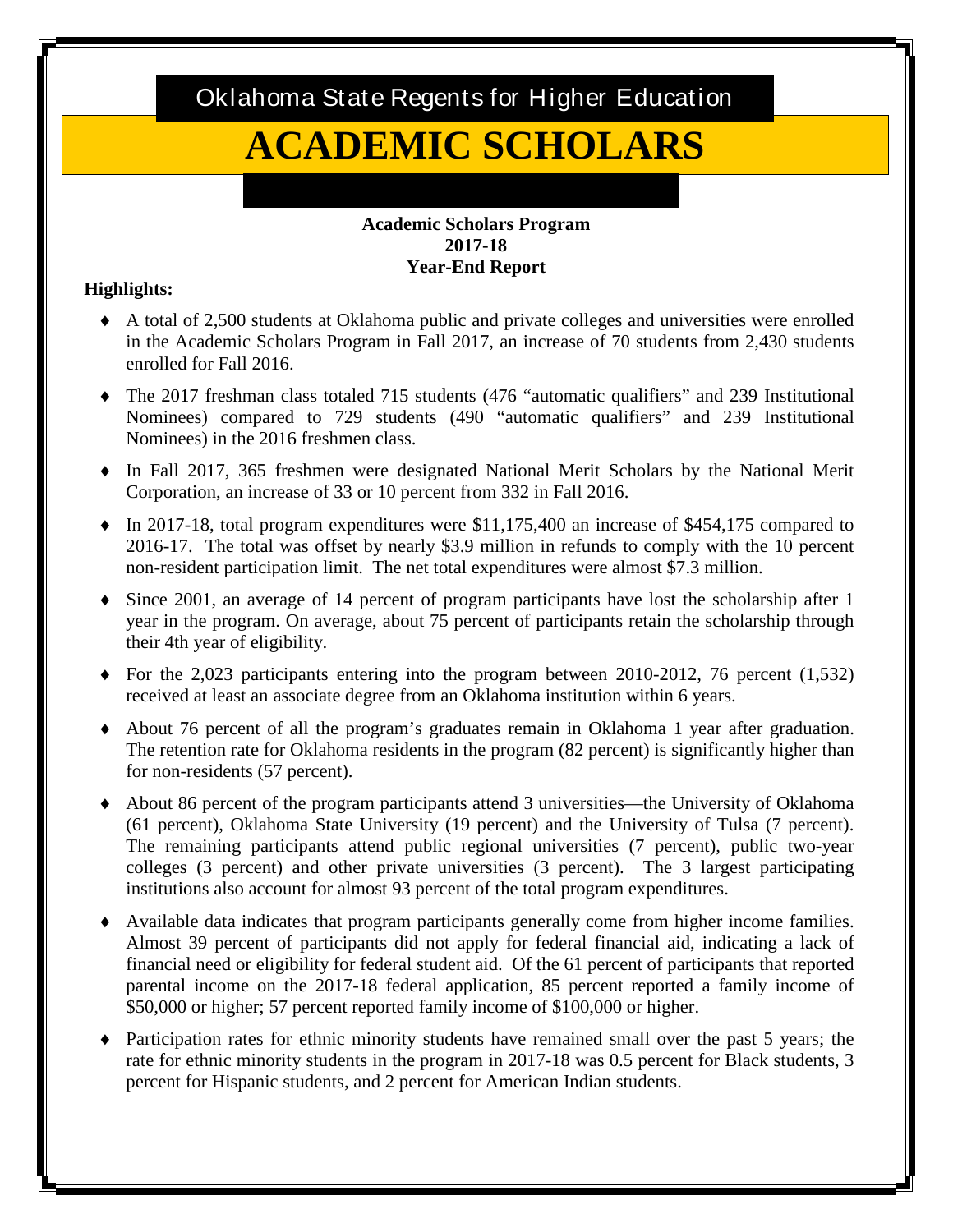## **REPORT CONTENT** Page

| I.    |  |
|-------|--|
| II.   |  |
| III.  |  |
| IV.   |  |
| V.    |  |
| VI.   |  |
| VII.  |  |
| VIII. |  |
| IX.   |  |
| X.    |  |

## **Qualifying Criteria**

 To automatically qualify for the Academic Scholars Program, Oklahoma residents and nonresidents must have received the designation of National Merit Scholar, National Merit Finalist, or Presidential Scholar. have received the designation of National Merit Scholar, National Merit Finalist, or Presidential Scholar.<br>Oklahoma residents may also qualify by achieving a score in the top one-half percentile on the ACT or SAT. For 2017, the qualifying ACT score was a sum score of 135 and SAT score was 1580 on the math and verbal sections.

The 1999 Legislature created another avenue by which students can qualify for ASP awards-Institutional Nominees. Applicants may qualify for consideration at public colleges and universities by meeting at least one of the two criteria listed below:

#### One of the Two Criteria

| <b>Tier</b>                  | ACT or SAT<br>Equivalent | <b>GPA and Class Rank</b>                                                                    |
|------------------------------|--------------------------|----------------------------------------------------------------------------------------------|
| Research                     | 32 or SAT<br>Equivalent  | GPA 3.9 and either Top 2% Class Rank or rank of first<br>or second in their graduating class |
| <b>Regional Universities</b> | 30 or SAT<br>Equivalent  | GPA 3.8 and either Top 4% Class Rank or rank of first<br>or second in their graduating class |
| <b>Two-Year Colleges</b>     | 29 or SAT<br>Equivalent  | GPA 3.7 and either Top 5% Class Rank or rank of first<br>or second in their graduating class |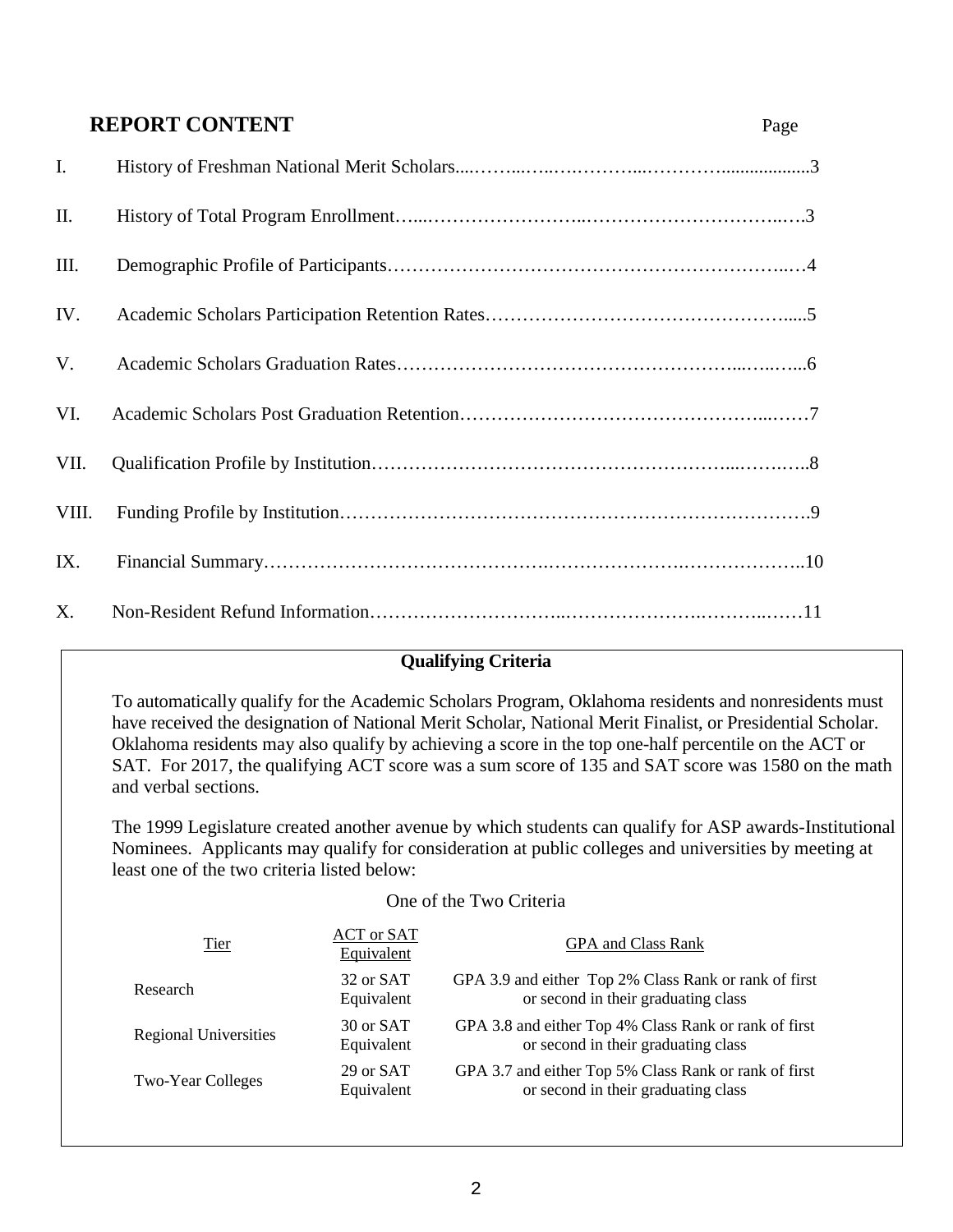## **I. History of Freshman National Merit Scholars:**



**II. History of Total Program Enrollment (Fall Semester):** 

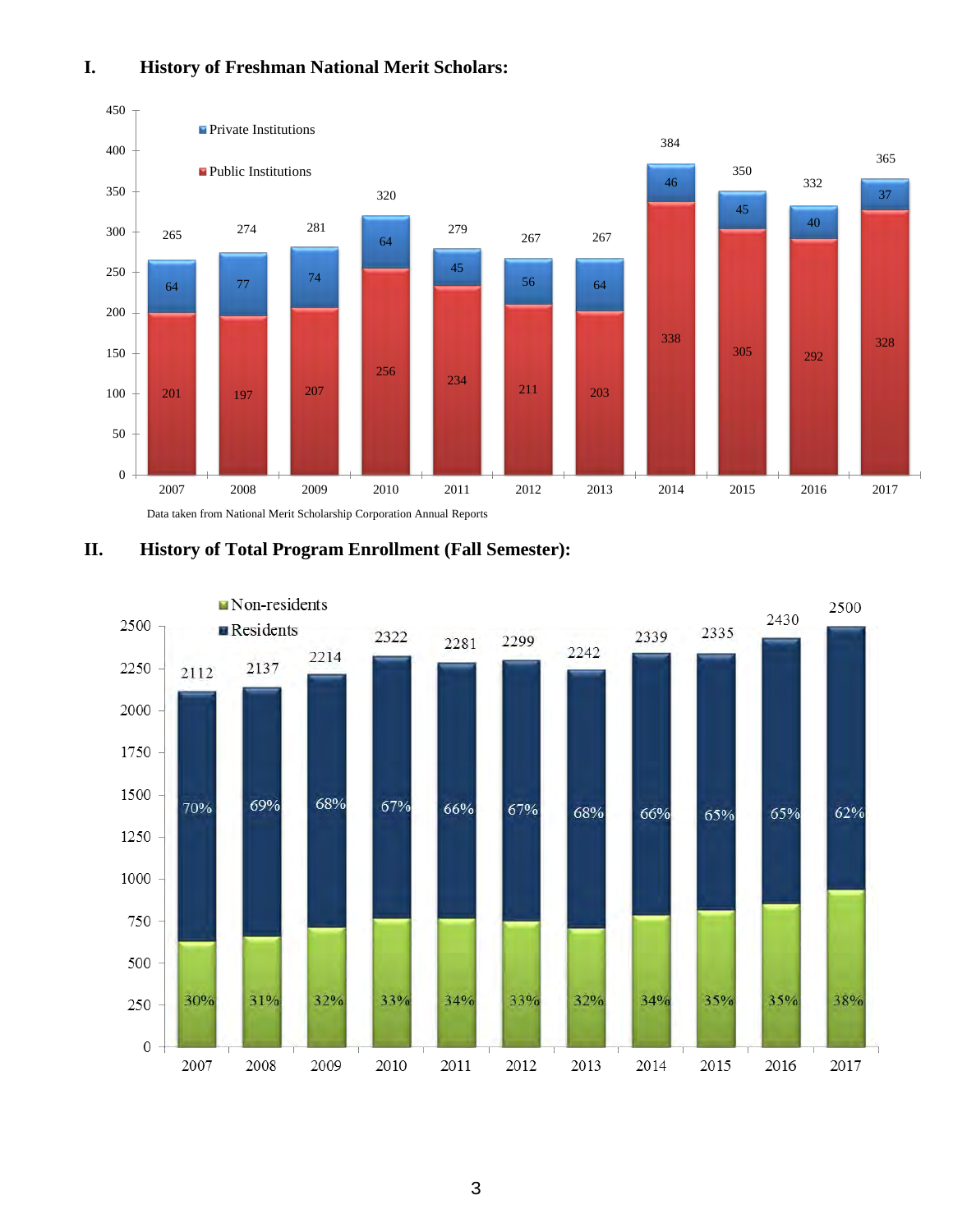## **III. Demographic Profile of Participants (Fall Semester):**

## **Ethnicity Data of All Participants**

## **Five-Year Trend**

|         |       |              |                 |          |        | <b>Not</b> |
|---------|-------|--------------|-----------------|----------|--------|------------|
|         |       |              |                 | American |        | Reported/  |
| Year    | Asian | <b>Black</b> | <b>Hispanic</b> | Indian   | White  | Other*     |
| 2013-14 | 5.17% | 0.54%        | 3.45%           | 2.50%    | 79.16% | 9.18%      |
| 2014-15 | 6.02% | 0.61%        | 3.45%           | 2.58%    | 78.26% | 9.03%      |
| 2015-16 | 6.24% | 0.57%        | 3.10%           | 2.75%    | 77.80% | 9.54%      |
| 2016-17 | 6.57% | 0.54%        | 3.52%           | 2.30%    | 77.40% | 9.67%      |
| 2017-18 | 8.50% | 0.53%        | 3.33%           | 1.91%    | 74.87% | 10.86%     |

### **Gender Data of All Participants Five-Year Trend**

| Year    | <b>Female</b> | <b>Male</b> |
|---------|---------------|-------------|
| 2013-14 | 43.99%        | 56.01%      |
| 2014-15 | 43.08%        | 56.92%      |
| 2015-16 | 43.35%        | 56.65%      |
| 2016-17 | 45.21%        | 54.79%      |
| 2017-18 | 44.73%        | 55.27%      |

## **Parent Income Data Collected from the FAFSA for 2017-18 Participants**

|                                     | Number of<br><b>Students</b> | % of total | % of those<br><b>Reporting</b><br><b>Income</b> |
|-------------------------------------|------------------------------|------------|-------------------------------------------------|
| <b>No Parent income</b><br>reported | 975                          | 39.00%     |                                                 |
|                                     |                              |            |                                                 |
| \$100,000 or more                   | 865                          | 34.60%     | 56.72%                                          |
| \$75,000 - \$99,999                 | 245                          | 9.80%      | 16.07%                                          |
| \$70,000 - \$74,999                 | 40                           | 1.60%      | 2.62%                                           |
| \$60,000 - \$69,999                 | 80                           | 3.20%      | 5.25%                                           |
| \$50,000 - \$59,999                 | 72                           | 2.88%      | 4.72%                                           |
| \$25,000 - \$49,999                 | 144                          | 5.76%      | 9.44%                                           |
| \$10,000 - \$24,999                 | 48                           | 1.92%      | 3.15%                                           |
| $$1 - $9,999$                       | 21                           | 0.84%      | 1.38%                                           |
| \$0                                 | 3                            | 0.12%      | 0.20%                                           |
| less than \$0                       | 7                            | 0.28%      | 0.46%                                           |
|                                     |                              |            |                                                 |
| Totals                              | 2,500                        | 100.00%    | 100.00%                                         |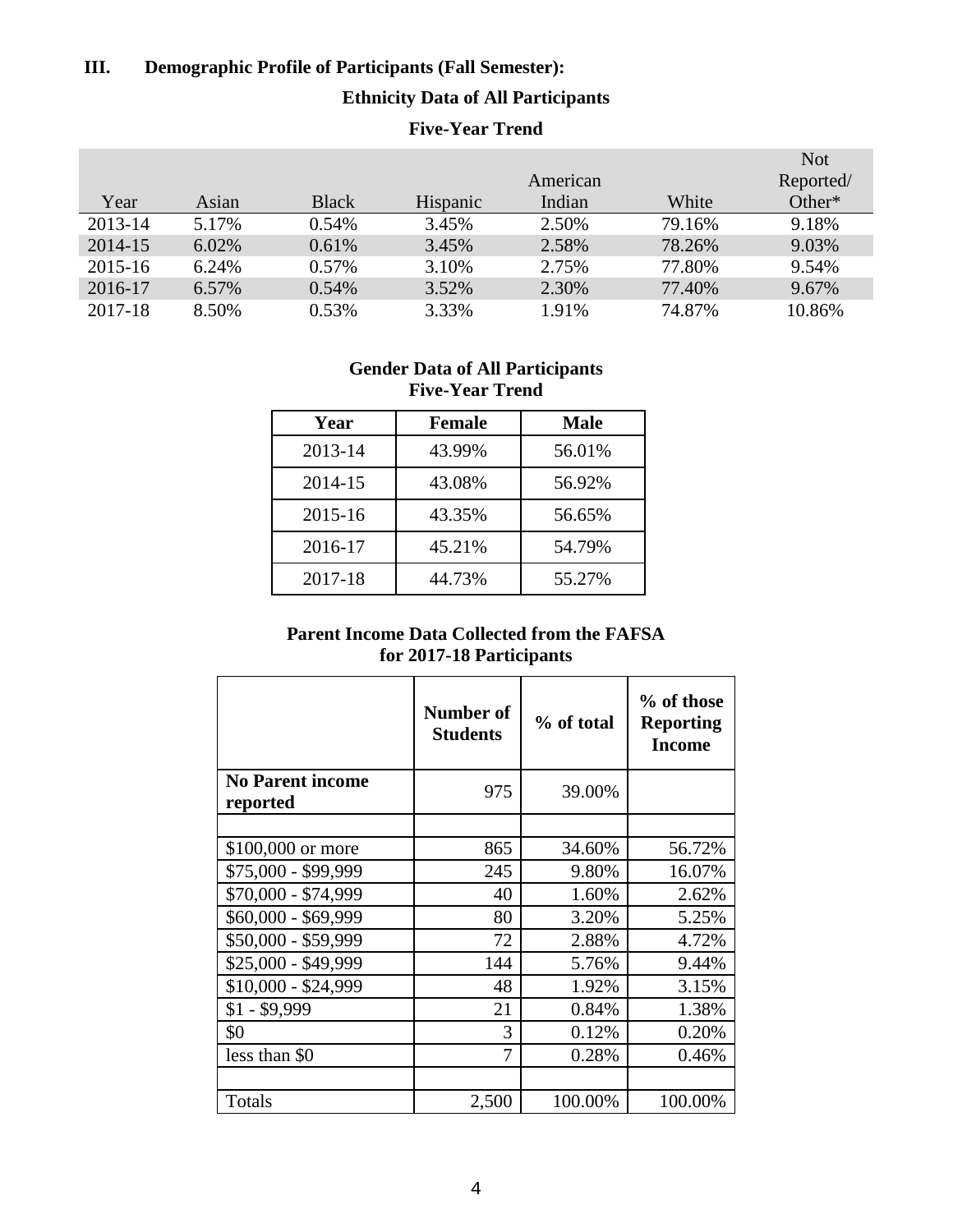## **IV. Academic Scholars Participation Retention Rates:**

| <b>Entry Year</b> | 1st Year | 2nd Year | 3rd Year | 4th Year | 5th Year | <b>6th Year</b> |
|-------------------|----------|----------|----------|----------|----------|-----------------|
| 2017              | 715      | $\ast$   | $\ast$   | $\ast$   | $\ast$   | $\ast$          |
| 2016              | 728      | 632      | $\ast$   | $\ast$   | $\ast$   | $\ast$          |
| 2015              | 710      | 592      | 560      | $\ast$   | $\ast$   | $\ast$          |
| 2014              | 782      | 668      | 625      | 575      | $\ast$   | $\ast$          |
| 2013              | 618      | 526      | 491      | 455      | 18       | $\ast$          |
| 2012              | 630      | 518      | 487      | 441      | 27       | $\ast$          |
| 2011              | 649      | 573      | 546      | 521      | 24       | 3               |
| 2010              | 722      | 611      | 581      | 544      | 23       | 1               |
| 2009              | 667      | 570      | 523      | 495      | 15       | $\overline{0}$  |
| 2008              | 649      | 561      | 518      | 482      | 18       | $\mathbf{1}$    |
| 2007              | 628      | 538      | 521      | 486      | 18       | 1               |
| 2006              | 571      | 495      | 455      | 432      | 23       | $\overline{0}$  |
| 2005              | 620      | 523      | 500      | 463      | 29       |                 |
| 2004              | 601      | 523      | 481      | 448      | 26       | $\overline{2}$  |
| 2003              | 620      | 543      | 504      | 475      | 37       | $\overline{4}$  |
| 2002              | 563      | 524      | 495      | 452      | 45       |                 |
| 2001              | 438      | 389      | 369      | 333      | 28       | 3               |

Number of Participants by Year

## Percentage of Recipients Retained

| <b>Entry Year</b> | 1st Year | 2nd Year | 3rd Year | 4th Year | 5th Year | <b>6th Year</b> |
|-------------------|----------|----------|----------|----------|----------|-----------------|
| 2017              | 100%     | $\ast$   | ∗        | $\ast$   | $\ast$   | ∗               |
| 2016              | 100%     | 87%      | ∗        | ∗        | $\star$  | $\ast$          |
| 2015              | 100%     | 83%      | 79%      | *        | ∗        | ∗               |
| 2014              | 100%     | 85%      | 80%      | 74%      | $\ast$   | ∗               |
| 2013              | 100%     | 85%      | 79%      | 74%      | 3%       | $\ast$          |
| 2012              | 100%     | 82%      | 77%      | 70%      | 4%       | 0%              |
| 2011              | 100%     | 88%      | 84%      | 80%      | 4%       | 0%              |
| 2010              | 100%     | 85%      | 80%      | 75%      | 3%       | 0%              |
| 2009              | 100%     | 85%      | 78%      | 74%      | 2%       | 0%              |
| 2008              | 100%     | 86%      | 80%      | 74%      | 3%       | 0%              |
| 2007              | 100%     | 86%      | 83%      | 77%      | 3%       | 0%              |
| 2006              | 100%     | 87%      | 80%      | 76%      | 4%       | 0%              |
| 2005              | 100%     | 84%      | 81%      | 75%      | 5%       | 0%              |
| 2004              | 100%     | 87%      | 80%      | 75%      | 4%       | 0%              |
| 2003              | 100%     | 88%      | 81%      | 77%      | 6%       | 1%              |
| 2002              | 100%     | 93%      | 88%      | 80%      | 8%       | 0%              |
| 2001              | 100%     | 89%      | 84%      | 76%      | 6%       | 1%              |

\*The average attrition rate for students in the Academic Scholars Program from the first year to the second year is 14%.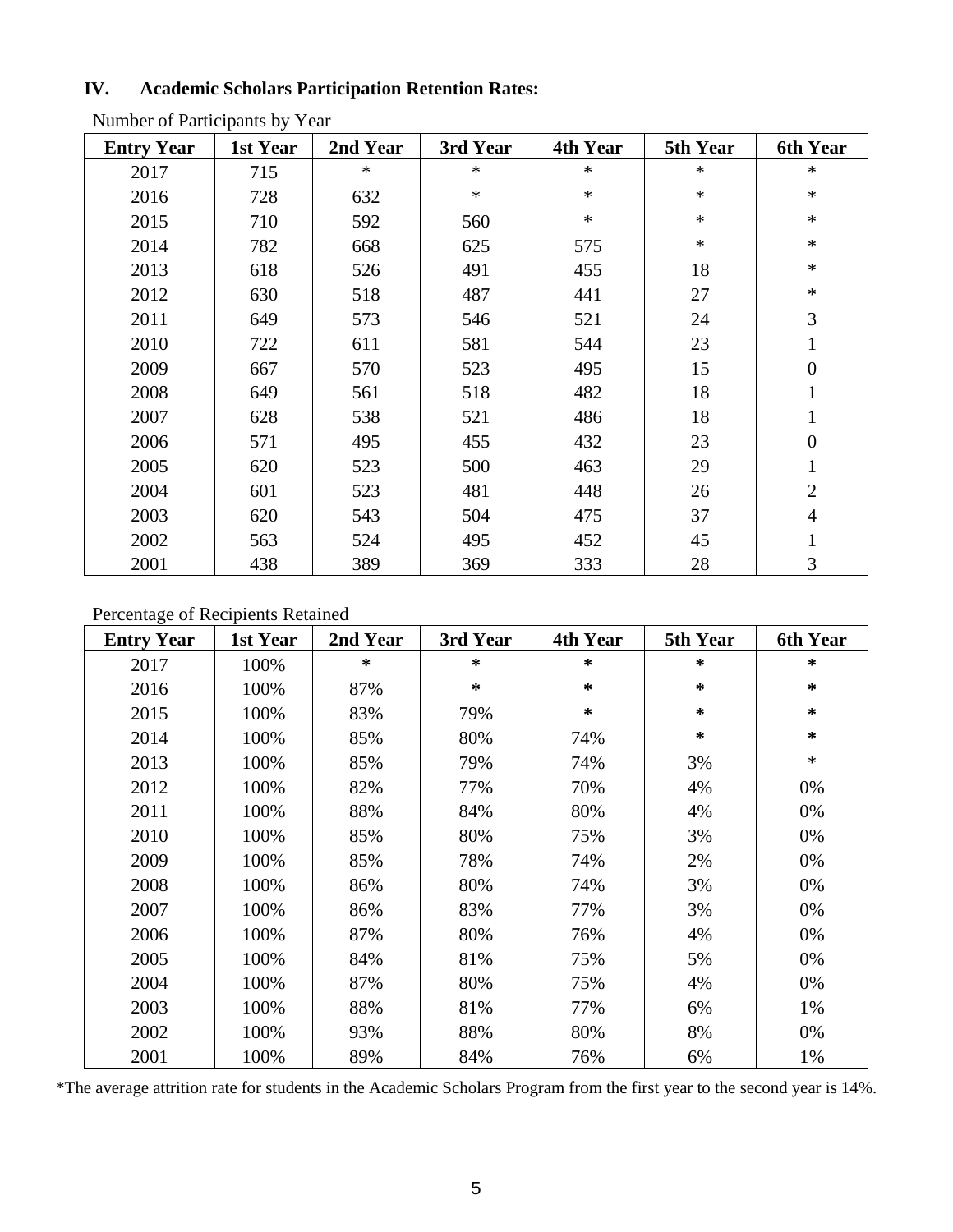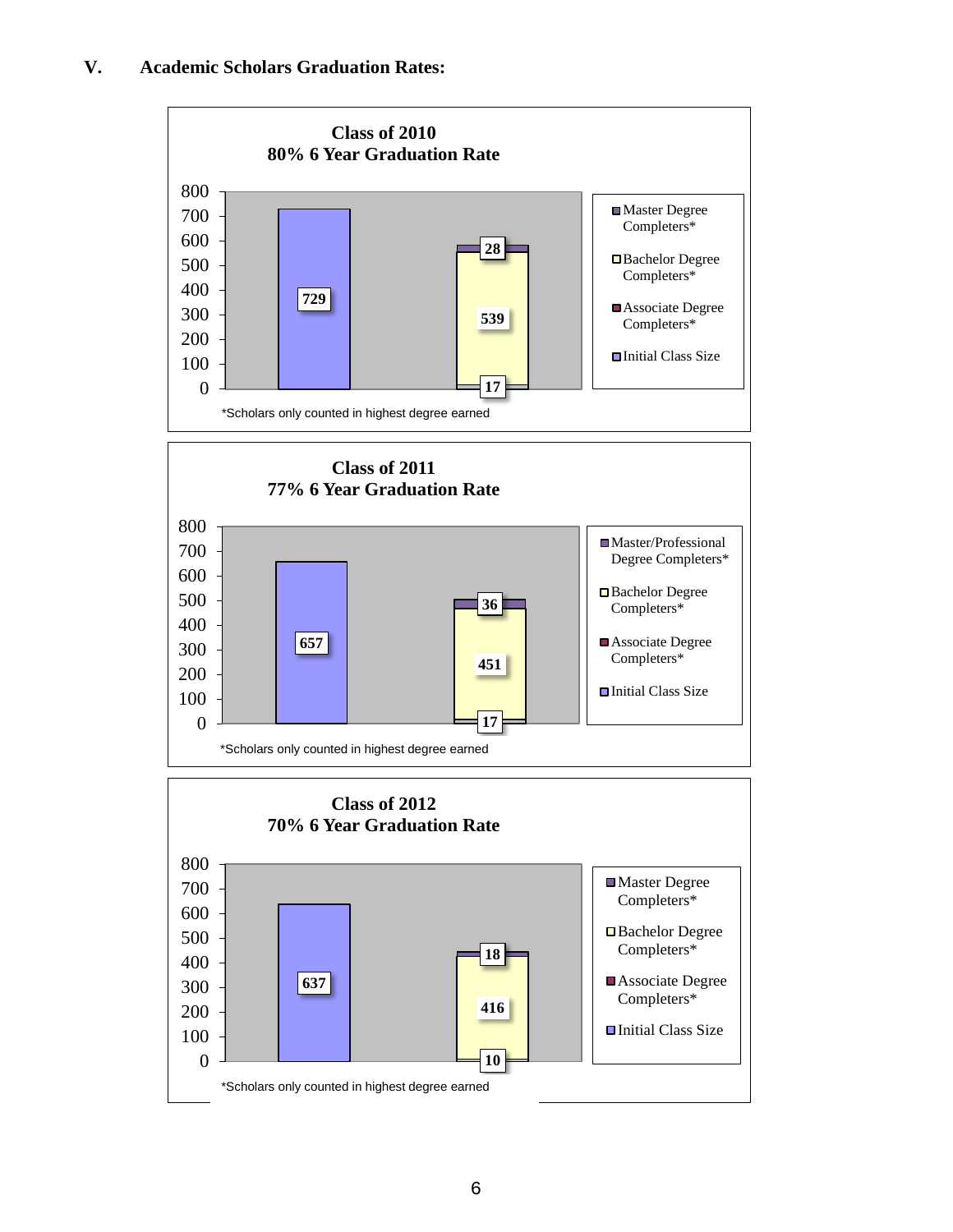| Degree Year:                        | 2010-11      | 2011-12 | 2012-13 | 2013-14 | 2014-15 |  |  |
|-------------------------------------|--------------|---------|---------|---------|---------|--|--|
| <b>Total Graduates</b>              | 568          | 578     | 584     | 676     | 775     |  |  |
| Employed <sup>2</sup>               | 310          | 293     | 334     | 415     | 568     |  |  |
| <b>Percent Employed in OK</b>       | <b>54.6%</b> | 50.7%   | 57.2%   | 61.4%   | 73.3%l  |  |  |
| Number Still Enrolled <sup>3</sup>  |              |         | 28      | 26      |         |  |  |
| <b>Percent Retained in Oklahoma</b> | 56.0%        | 55.0%   | 62.0%   | 65.2%   | 76.0%l  |  |  |

#### **All Academic Scholar Program Graduates1 Employed in Oklahoma (between April 1, 2015 and June 30, 2016) Or Enrolled in the Oklahoma State System**

1 Unduplicated; show n by year of most recent degree earned from an Oklahoma public higher education institution.

2 Based on Oklahoma Employment Security Commission records of employment betw een April 1, 2015 and June 30, 2016 and Oklahoma Tax Commission matches for 2015.

3 Enrolled any semester during academic year 2015-2016.

## **Oklahoma Resident Academic Scholar Program Graduates Employed in Oklahoma (between April 1, 2015 and June 30, 2016) Or Enrolled in the Oklahoma State System**

| Degree Year:                        | 2010-11 | 2011-12 | 2012-13 | 2013-14 | 2014-15      |
|-------------------------------------|---------|---------|---------|---------|--------------|
| <b>Total Graduates</b>              | 421     | 426     | 465     | 532     | 599          |
| $\mathsf{Emploved}^2$               | 271     | 263     | 300     | 371     | 467          |
| <b>Percent Employed in OK</b>       | 64.4%   | 61.7%   | 64.5%   | 69.7%   | <b>78.0%</b> |
| Number Still Enrolled <sup>3</sup>  |         | 23      | 25      | 24      |              |
| <b>Percent Retained in Oklahoma</b> | 65.6%   | 67.1%   | 69.9%   | 74.2%   | 81.5%        |

1 Unduplicated; show n by year of most recent degree earned from an Oklahoma public higher education institution.

2 Based on Oklahoma Employment Security Commission records of employment betw een April 1, 2015 and June 30, 2016 and

Oklahoma Tax Commission matches for 2015.

3 Enrolled any semester during academic year 2015-2016.

## **Non-Resident Academic Scholar Program Graduates Employed in Oklahoma (between April 1, 2015 and June 30, 2016) Or Enrolled in the Oklahoma State System**

| Degree Year:                        | 2010-11 | 2011-12  | 2012-13 | 2013-14 | 2014-15 |
|-------------------------------------|---------|----------|---------|---------|---------|
| <b>Total Graduates</b>              | 147     | 152      | 119     | 144     | 176     |
| <b>Employed</b> <sup>2</sup>        | 39      | 30       |         |         |         |
| <b>Percent Employed in OK</b>       | 26.5%   | $19.7\%$ | 28.6%   | 30.6%   | 57.4%   |
| Number Still Enrolled <sup>3</sup>  |         |          |         |         |         |
| <b>Percent Retained in Oklahoma</b> | 28.6%   | 21.1%    | 31.1%   | 31.9%   | 57.4%   |

1 Unduplicated; show n by year of most recent degree earned from an Oklahoma public higher education institution.

2 Based on Oklahoma Employment Security Commission records of employment betw een April 1, 2015 and June 30, 2016 and Oklahoma Tax Commission matches for 2015.

3 Enrolled any semester during academic year 2015-2016.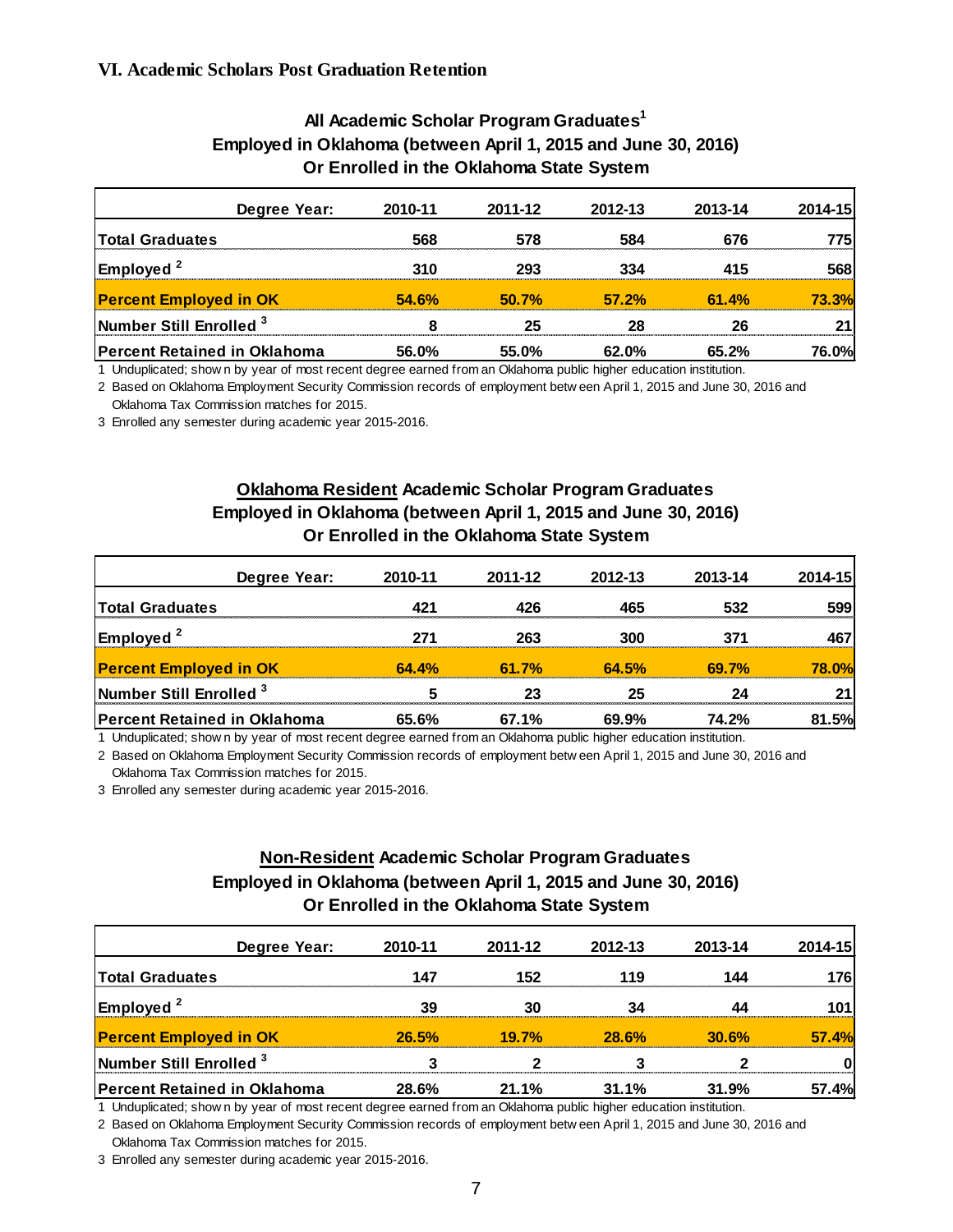# **VII. Qualification Profile by Institution (Fall 2017 Semester)**

| and a complete the complete of the complete of the contract of the contract of the contract of the contract of |     |          | $\blacksquare$ This titutional $\blacksquare$ is a second contract that $\blacksquare$ . Per cent of $\blacksquare$ |          |      |          |
|----------------------------------------------------------------------------------------------------------------|-----|----------|---------------------------------------------------------------------------------------------------------------------|----------|------|----------|
| Research-Public Institutions Dualifiers Automatic Nominees Percent of IN's Total Total                         |     |          |                                                                                                                     |          |      |          |
| University Of Oklahoma                                                                                         | 254 | 73.2%    | 262                                                                                                                 | $32.6\%$ | 1516 | 60.6%    |
| University Of Oklahoma-HSC                                                                                     | 10  | $0.6\%$  |                                                                                                                     | $1.1\%$  | 19   | $0.8\%$  |
| <b>Oklahoma State University</b>                                                                               | 182 | $10.6\%$ | 288                                                                                                                 | 35.9%    | 470  | $18.8\%$ |
| <b>Oklahoma State University-COM</b>                                                                           |     | 0.0%     |                                                                                                                     | $0.0\%$  |      | $0.0\%$  |
| Subtotal - Public Comps.                                                                                       | 446 | 84.4%    | 559                                                                                                                 | 71.0%    | 2005 | 80.2%    |

|                                  | <b>Automatic</b>   | $%$ of    | <b>Institutional</b> |                          |       | Percent of |
|----------------------------------|--------------------|-----------|----------------------|--------------------------|-------|------------|
| 4-Year-Public Institutions       | <b>Qualifiers:</b> | Automatic |                      | Nominees Percent of IN's | Total | Total      |
| Cameron University               |                    | $0.1\%$   | 13                   | $1.6\%$                  | 15    | $0.6\%$    |
| East Central University          |                    | $0.1\%$   | 15                   | $1.9\%$                  | 17    | $0.7\%$    |
| Langston University              | $\mathbf{u}$       | $0.0\%$   | 5                    | $0.6\%$                  | 5     | $0.2\%$    |
| Northeastern State University    | 0                  | $0.0\%$   | 17                   | $2.1\%$                  | 17    | $0.7\%$    |
| Northwestern Ok. State Univ.     |                    | $0.1\%$   | 15                   | $1.9\%$                  | 16    | $0.6\%$    |
| <b>Ok.</b> Panhandle State Univ. | 0                  | $0.0\%$   | 3                    | $0.4\%$                  | 3     | $0.1\%$    |
| Rogers State University          |                    | $0.1\%$   | 7                    | $0.9\%$                  | 8     | $0.3\%$    |
| Southeastern Ok. State Univ.     | 0                  | $0.0\%$   | 21                   | $2.6\%$                  | 21    | $0.8\%$    |
| Southwestern Ok. State Univ.     | O                  | $0.4\%$   | 25                   | $3.1\%$                  | 31    | $1.2\%$    |
| University of Central Ok.        | 8                  | $0.5\%$   | 22                   | 2.7%                     | 30    | $1.2\%$    |
| U. of Science and Arts of Ok.    |                    | $0.1\%$   | 10                   | $1.2\%$                  | 11    | $0.4\%$    |
| Subtotal - Public 4-Yr           | 21                 | $1.2\%$   | 153                  | 19.4%                    | 174   | $7.0\%$    |

|                                    | <b>Automatic:</b> | $%$ of     | <b>Institutional</b>     |         |       | Percent of |
|------------------------------------|-------------------|------------|--------------------------|---------|-------|------------|
| 2-Year-Public Institutions         | <b>Qualifiers</b> | :Automatic | Nominees Percent of IN's |         | Total | Total      |
| Carl Albert State College          | 0                 | $0.0\%$    | 4                        | $0.5\%$ |       | $0.2\%$    |
| Connors State College              | 0                 | $0.0\%$    | 5                        | $0.6\%$ |       | $0.2\%$    |
| Eastern Ok. State College          | 0                 | $0.0\%$    | 6                        | $0.7\%$ |       | $0.2\%$    |
| Murray State College               | $\bf{0}$          | $0.0\%$    | 5                        | $0.6\%$ | 5.    | $0.2\%$    |
| Northeastern Oklahoma A&M          | 0                 | $0.0\%$    | 4                        | $0.5\%$ | 4     | $0.2\%$    |
| Northern Oklahoma College          | 0                 | $0.0\%$    | 5                        | $0.6\%$ | 5     | $0.2\%$    |
| Oklahoma City Comm. Coll.          | 0                 | $0.0\%$    | 8                        | $1.0\%$ |       | $0.3\%$    |
| <b>OSU-OKC</b>                     | $\bf{0}$          | $0.0\%$    | 4                        | $0.5\%$ |       | $0.2\%$    |
| <b>OSU-Institute of Technology</b> | $\bf{0}$          | $0.0\%$    | $\bf{0}$                 | $0.0\%$ | 0     | $0.0\%$    |
| Redlands Community College         | 0                 | $0.0\%$    | 5                        | $0.6\%$ | 5.    | $0.2\%$    |
| Rose State College                 | $\bf{0}$          | $0.0\%$    | 9                        | $1.1\%$ | 9     | $0.4\%$    |
| Seminole State College             | $\boldsymbol{0}$  | $0.0\%$    | $\mathbf{2}$             | $0.2\%$ | 2     | $0.1\%$    |
| Tulsa Community College            | 2                 | $0.2\%$    | 8                        | $1.0\%$ | 10    | $0.4\%$    |
| Western Ok. State College          | 0                 | $0.0\%$    | 4                        | $0.5\%$ |       | $0.2\%$    |
| Subtotal - Public 2-Yr             | 2                 | 0.1%       | 69                       | 8.8%    | 71    | 2.8%       |

|                                  | <b>Automatic</b>  | $\frac{9}{6}$ of | <b>Institutional</b> |                          |       | Percent of |
|----------------------------------|-------------------|------------------|----------------------|--------------------------|-------|------------|
| Private/Ind. Institutions        | <b>Qualifiers</b> | Automatic        |                      | Nominees Percent of IN's | Total | Total      |
| University of Tulsa              | 178               | $10.4\%$         |                      | $0.2\%$                  | 180   | 7.2%       |
| Oklahoma Baptist University      | 14                | $0.8\%$          |                      | $0.2\%$                  | 16    | $0.6\%$    |
| Oklahoma Christian University    | 37                | $2.2\%$          |                      | $0.1\%$                  | 38    | 1.5%       |
| Oklahoma City University         |                   | $0.4\%$          | 0                    | $0.0\%$                  |       | $0.3\%$    |
| <b>Oral Roberts University</b>   | o                 | $0.4\%$          | 0                    | $0.0\%$                  |       | $0.2\%$    |
| Mid America Christian University |                   | $0.0\%$          |                      | $0.1\%$                  |       | $0.0\%$    |
| Southern Nazarene University     |                   | $0.1\%$          | 0                    | $0.0\%$                  |       | $0.1\%$    |
| Subtotal - Priv/Ind              | 244               | $14.2\%$         | 6                    | $0.8\%$                  | 250   | $10.0\%$   |
| Totals                           | 1713              | 100.0%           | 787                  | 100.0%                   | 2500  | $100.0\%$  |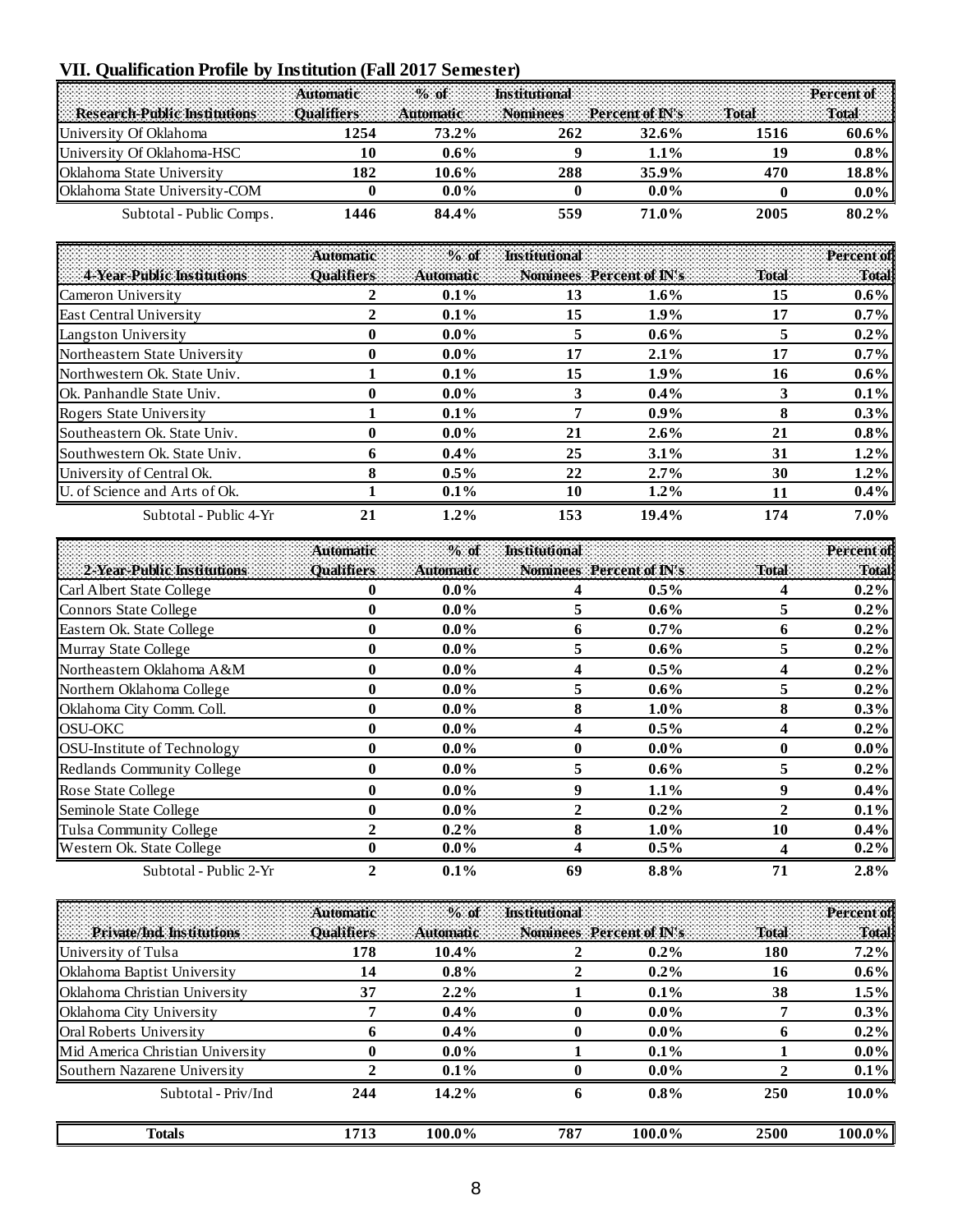# **VIII. Funding Profile by Institution (Fall 2017 Semester)**

| <b>Automatic Wealth Music Servers Institutional Percent of Percent of Automatic Wealth Institutional Percent of Institutional Percent of Institutional Percent of Institutional Percent of Institutional Percent of Institutiona</b> |             |          |           |          |             |           |
|--------------------------------------------------------------------------------------------------------------------------------------------------------------------------------------------------------------------------------------|-------------|----------|-----------|----------|-------------|-----------|
| Research-Public Institutions Dualifiers Automatic Nominees % of IN Total Total Total                                                                                                                                                 |             |          |           |          |             |           |
| University Of Oklahoma                                                                                                                                                                                                               | 3.445.750   | 74.25%   | 366,100   | 36.50%   | 3.811.850   | $67.54\%$ |
| University Of Oklahoma-HSC                                                                                                                                                                                                           | 27.500      | $0.59\%$ | 12.600    | $1.26\%$ | 40.100      | $0.71\%$  |
| <b>Oklahoma State University</b>                                                                                                                                                                                                     | 500.500     | 10.78%   | 402.500   | 40.13%   | 903.000     | $16.00\%$ |
| <b>Oklahoma State Univ.-HSC</b>                                                                                                                                                                                                      |             | $0.00\%$ |           | $0.00\%$ |             | $0.00\%$  |
| Subtotal-Public Comps                                                                                                                                                                                                                | \$3,973,750 | 85.63%   | \$781,200 | 77.88%   | \$4,754,950 | 84.25%    |

|                                  | <b>Automatic</b>  | $\%$ of  | <b>Institutional</b>      |           |           | Percent of |
|----------------------------------|-------------------|----------|---------------------------|-----------|-----------|------------|
| 4 Year-Public Institutions       | <b>Qualifiers</b> |          | <b>Automatic Nominees</b> | $%$ of IN | Total     | Total      |
| Cameron University               | 4.000             | $0.09\%$ | 13,000                    | 1.30%     | 17,000    | $0.30\%$   |
| East Central University          | 4.000             | $0.09\%$ | 15,000                    | 1.50%     | 19,000    | $0.34\%$   |
| Langston University              | $\mathbf{0}$      | $0.00\%$ | 5,000                     | $0.50\%$  | 5,000     | $0.09\%$   |
| Northeastern State University    | $\mathbf{0}$      | $0.00\%$ | 17,000                    | 1.69%     | 17,000    | $0.30\%$   |
| Northwestern Ok. State Univ.     | 2.000             | $0.04\%$ | 15.000                    | 1.50%     | 17,000    | $0.30\%$   |
| <b>Ok.</b> Panhandle State Univ. | $\bf{0}$          | $0.00\%$ | 3,000                     | $0.30\%$  | 3,000     | $0.05\%$   |
| Rogers State University          | 2.000             | $0.04\%$ | 7.000                     | $0.70\%$  | 9,000     | $0.16\%$   |
| Southeastern Ok. State Univ.     | $\mathbf{0}$      | $0.00\%$ | 21,000                    | 2.09%     | 21,000    | $0.37\%$   |
| Southwestern Ok. State Univ.     | 12,000            | $0.26\%$ | 25,000                    | 2.49%     | 37,000    | $0.66\%$   |
| University of Central Ok.        | 16.000            | $0.34\%$ | 22,000                    | 2.19%     | 38,000    | $0.67\%$   |
| U. of Science and Arts of Ok.    | 2,000             | $0.04\%$ | 10,000                    | 1.00%     | 12,000    | $0.21\%$   |
| Subtotal-Public 4-yr             | \$42,000          | $0.91\%$ | \$153,000                 | 15.25%    | \$195,000 | $3.46\%$   |

|                             | <b>Automatic</b>  | $%$ of           | Institutional    |          |                    | Percent of |
|-----------------------------|-------------------|------------------|------------------|----------|--------------------|------------|
| 2-Year-Public Institutions  | <b>Qualifiers</b> | <b>Automatic</b> | Nominees % of IN |          | <b>Total Total</b> |            |
| Carl Albert State College   | 0                 | $0.00\%$         | 3,600            | $0.36\%$ | 3,600              | $0.06\%$   |
| Connors State College       | 0                 | $0.00\%$         | 4,500            | 0.45%    | 4,500              | $0.08\%$   |
| Eastern Ok. State College   | 0                 | $0.00\%$         | 5,400            | $0.54\%$ | 5,400              | $0.10\%$   |
| Murray State College        | 0                 | $0.00\%$         | 4,500            | 0.45%    | 4,500              | $0.08\%$   |
| Northeastern Oklahoma A&M   | 0                 | $0.00\%$         | 3,600            | $0.36\%$ | 3,600              | $0.06\%$   |
| Northern Oklahoma College   | 0                 | $0.00\%$         | 4,500            | 0.45%    | 4,500              | $0.08\%$   |
| Oklahoma City Comm. Coll.   | 0                 | $0.00\%$         | 7,200            | 0.72%    | 7,200              | 0.13%      |
| <b>OSU-OKC</b>              | 0                 | $0.00\%$         | 3,600            | $0.36\%$ | 3,600              | $0.06\%$   |
| OSU-Institute of Technology | 0                 | $0.00\%$         | 0                | $0.00\%$ | $\mathbf{0}$       | $0.00\%$   |
| Redlands Community College  | 0                 | $0.00\%$         | 4,500            | 0.45%    | 4,500              | $0.08\%$   |
| Rose State College          | 0                 | $0.00\%$         | 8,100            | $0.81\%$ | 8,100              | $0.14\%$   |
| Seminole State College      | 0                 | $0.00\%$         | 1,800            | 0.18%    | 1,800              | $0.03\%$   |
| Tulsa Community College     | 3.500             | $0.08\%$         | 7,200            | $0.72\%$ | 10,700             | $0.19\%$   |
| Western Ok. State College   | 0                 | $0.00\%$         | 3,600            | $0.36\%$ | 3,600              | $0.06\%$   |
| Subtotal-Public 2-yr        | \$3,500           | 0.08%            | \$62,100         | 6.19%    | \$65,600           | 1.16%      |

|                                      | <b>Automatic:</b> | $\%$ of          | <b>Institutional</b> |          | 1999 - Paul Barbara (n. 1992)<br>1999 - Paul Barbara (n. 1992) | Percent of |
|--------------------------------------|-------------------|------------------|----------------------|----------|----------------------------------------------------------------|------------|
| Private/Ind Institutions             | Qualifiers        | <b>Automatic</b> | Nominees % of IN     |          | <b>Total Total</b>                                             |            |
| University of Tulsa                  | 489,500           | 10.55%           | 2,800                | $0.28\%$ | 492,300                                                        | $8.72\%$   |
| <b>Oklahoma Baptist University</b>   | 28,000            | $0.60\%$         | 2,000                | $0.20\%$ | 30,000                                                         | $0.53\%$   |
| <b>Oklahoma Christian University</b> | 74.000            | $1.59\%$         | 1,000                | $0.10\%$ | 75,000                                                         | $1.33\%$   |
| <b>Oklahoma City University</b>      | 14.000            | $0.30\%$         | $\bf{0}$             | $0.00\%$ | 14,000                                                         | 0.25%      |
| <b>Oral Roberts University</b>       | 12.000            | $0.26\%$         | 0                    | $0.00\%$ | 12,000                                                         | $0.21\%$   |
| Mid-America Christian University     | $\mathbf{0}$      | $0.00\%$         | 1.000                | $0.10\%$ | 1,000                                                          | $0.02\%$   |
| Southern Nazarene University         | 4.000             | $0.09\%$         | $\mathbf{0}$         | $0.00\%$ | 4,000                                                          | $0.07\%$   |
| Subtotal-Priv/Ind                    | \$621.500         | 13.39%           | \$6,800              | $0.68\%$ | \$628,300                                                      | 11.13%     |
| Totals                               | \$4,640,750       | 100.00%          | \$1,003,100          | 100.00%  | \$5,643,850                                                    | $100.00\%$ |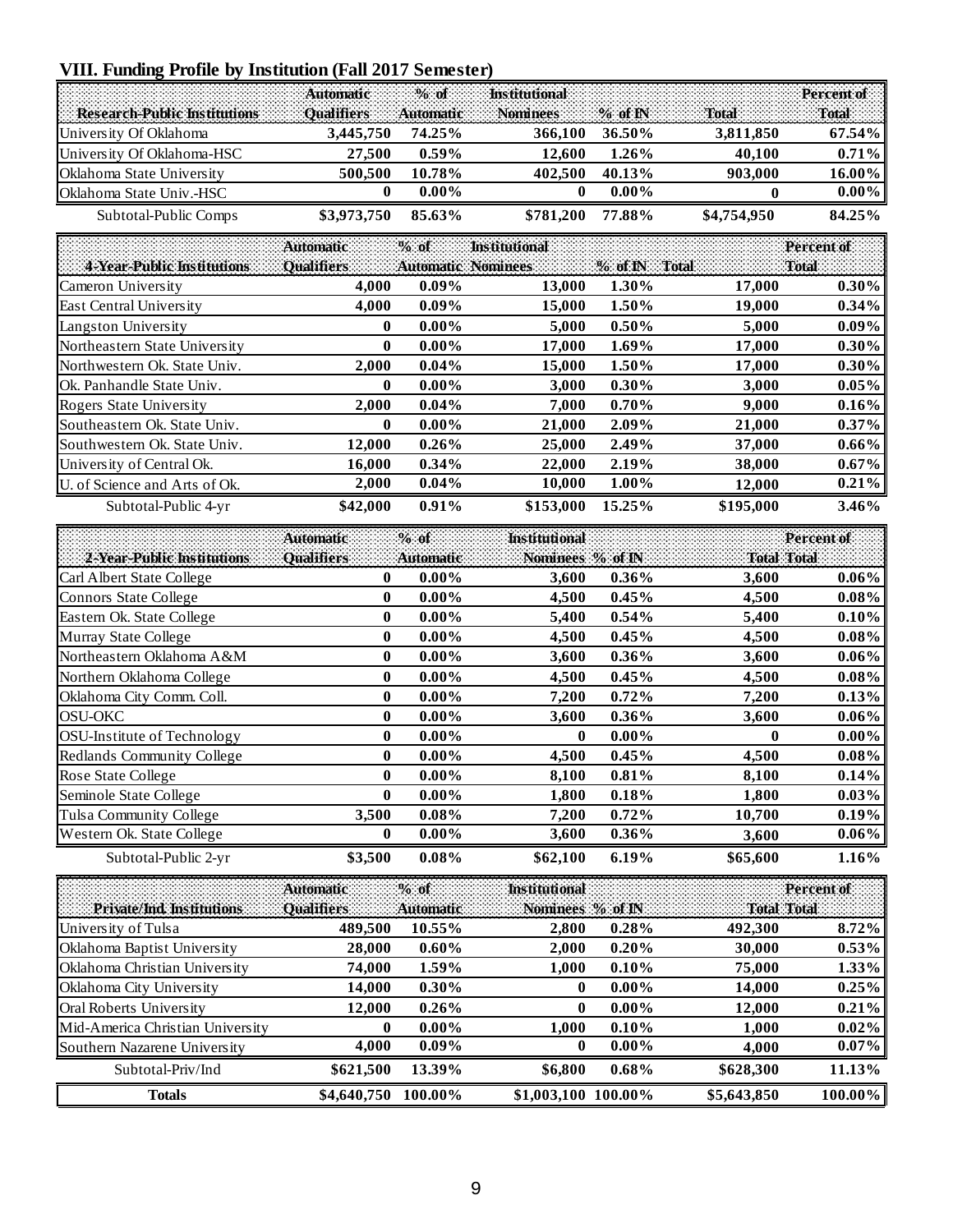#### **IX. 2017-18 Financial Summary:**

|                                     | <b>Fall 2017</b> |               |                 | Spring 2018 |                        | Summer 2018 |               |
|-------------------------------------|------------------|---------------|-----------------|-------------|------------------------|-------------|---------------|
| <b>Research-Public Institutions</b> | Scholars         | <b>Amount</b> | <i>Scholars</i> |             | Amount Scholars Amount |             | Total 2017-18 |
| University Of Oklahoma              | 1516             | 3.811.850     | 1482            | 3.705.575   |                        | 35,825      | 7.553.250     |
| University Of Oklahoma-HSC          | 19               | 40.100        | 20              | 40.125      |                        | 700         | 80,925        |
| <b>Oklahoma State University</b>    | 470              | 903,000       | 461             | 869,000     |                        | 17.275      | 1,789,275     |
| <b>Oklahoma State Univ.-HSC</b>     |                  |               |                 |             |                        |             |               |
| Subtotal - Public Comps.            | 2005             | \$4,754,950   | 1963            | \$4,614,700 |                        | \$53,800    | \$9,423,450   |

|                                  | <b>Fall 2017</b> |           |                        | Spring 2018 | Summer 2018            |        |               |
|----------------------------------|------------------|-----------|------------------------|-------------|------------------------|--------|---------------|
| 4-Year-Public Institutions       | <b>Scholars</b>  |           | <b>Amount</b> Scholars |             | <b>Amount Scholars</b> | Amount | Total 2017-18 |
| Cameron University               | 15               | 17,000    | 14                     | 16,000      |                        |        | 33,000        |
| <b>East Central University</b>   | 17               | 19,000    | 15                     | 17,000      |                        |        | 36,000        |
| Langston University              |                  | 5.000     |                        | 5.000       |                        |        | 10.000        |
| Northeastern State University    | 17               | 17,000    | 17                     | 17,000      |                        |        | 34,000        |
| Northwestern Ok. State Univ.     | 16               | 17,000    | 16                     | 17,000      |                        |        | 34,000        |
| <b>Ok.</b> Panhandle State Univ. |                  | 3.000     |                        | 3,000       |                        |        | 6,000         |
| Rogers State University          | 8                | 9,000     |                        | 8.000       |                        |        | 17,000        |
| Southeastern Ok. State Univ.     | 21               | 21,000    | 20                     | 20,000      |                        |        | 41,000        |
| Southwestern Ok. State Univ.     | 31               | 37,000    | 32                     | 37,000      |                        |        | 74,000        |
| University of Central Ok.        | 30               | 38,000    | 30                     | 37,500      |                        |        | 75,500        |
| U. of Science and Arts of Ok.    | 11               | 12.000    | 12                     | 13,000      |                        |        | 25,000        |
| Subtotal - Public 4-Yr           | 174              | \$195,000 | 171                    | \$190.500   | 0                      | \$0    | \$385,500     |

|                                    | <b>Fall 2017</b> |          |                 | Spring 2018 |                        | Summer 2018   |               |
|------------------------------------|------------------|----------|-----------------|-------------|------------------------|---------------|---------------|
| 2-Year-Public Institutions         | <b>Scholars</b>  |          | Amount Scholars |             | <b>Amount</b> Scholars | <b>Amount</b> | Total 2017-18 |
| Carl Albert State College          |                  | 3,600    |                 | 2,700       |                        |               | 6,300         |
| Connors State College              |                  | 4,500    | 4               | 3,600       |                        |               | 8,100         |
| Eastern Ok. State College          |                  | 5,400    | 6               | 5,400       |                        |               | 10,800        |
| Murray State College               |                  | 4,500    | 4               | 3,600       |                        | 450           | 8,550         |
| Northeastern Oklahoma A&M          |                  | 3,600    | 4               | 3,600       | 0                      | 0             | 7,200         |
| Northern Oklahoma College          |                  | 4,500    | 5               | 4,500       | 0                      |               | 9,000         |
| Oklahoma City Comm. Coll.          |                  | 7,200    |                 | 6,300       | 0                      |               | 13,500        |
| <b>OSU-OKC</b>                     |                  | 3,600    |                 | 3,600       | 0                      |               | 7,200         |
| <b>OSU-Institute of Technology</b> | $\mathbf 0$      |          | 0               | 0           | 0                      |               | 01            |
| Redlands Community College         | 5                | 4,500    | 4               | 3,600       | 0                      |               | 8,100         |
| Rose State College                 | 9                | 8,100    | 9               | 8,100       | 0                      |               | 16,200        |
| Seminole State College             | $\mathbf{2}$     | 1,800    |                 | 900         | 0                      |               | 2,700         |
| Tulsa Community College            | 10               | 10,700   | 9               | 9,800       | 0                      |               | 20,500        |
| Western Ok. State College          |                  | 3,600    |                 | 3,600       |                        |               | 7,200         |
| Subtotal - Public 2-Yr             | 71               | \$65,600 | 64              | \$59,300    |                        | \$450         | \$125,350     |

|                                |                 | <b>Fall 2017</b> |                        | Spring 2018 |                        | Summer 2018 |                      |
|--------------------------------|-----------------|------------------|------------------------|-------------|------------------------|-------------|----------------------|
| Private/Ind. Institutions      | <b>Scholars</b> |                  | <b>Amount</b> Scholars |             | <b>Amount</b> Scholars | Amount      | <b>Total 2017-18</b> |
| University of Tulsa            | 180             | 492,300          | 175                    | 475,800     |                        |             | 968,100              |
| Oklahoma Baptist University    | 16              | 30,000           | 16                     | 30,000      |                        |             | 60,000               |
| Oklahoma Christian Univ.       | 38              | 75,000           | 37                     | 74.000      | o                      |             | 149,000              |
| Oklahoma City University       |                 | 14,000           |                        | 16,000      |                        |             | 30,000               |
| <b>Oral Roberts University</b> |                 | 12,000           |                        | 12,000      |                        |             | 24,000               |
| Mid America Christian Univ.    |                 | 1.000            |                        | 1.000       |                        |             | 2,000                |
| Southern Nazarene University   |                 | 4,000            |                        | 4,000       |                        |             | 8,000                |
| Subtotal - Priv/Ind            | 250             | \$628,300        | 245                    | \$612,800   | o                      | \$0         | \$1,241,100          |
| Totals                         | 2500            | \$5,643,850      | 2443                   | \$5,477,300 | 47                     | \$54,250    | \$11,175,400         |